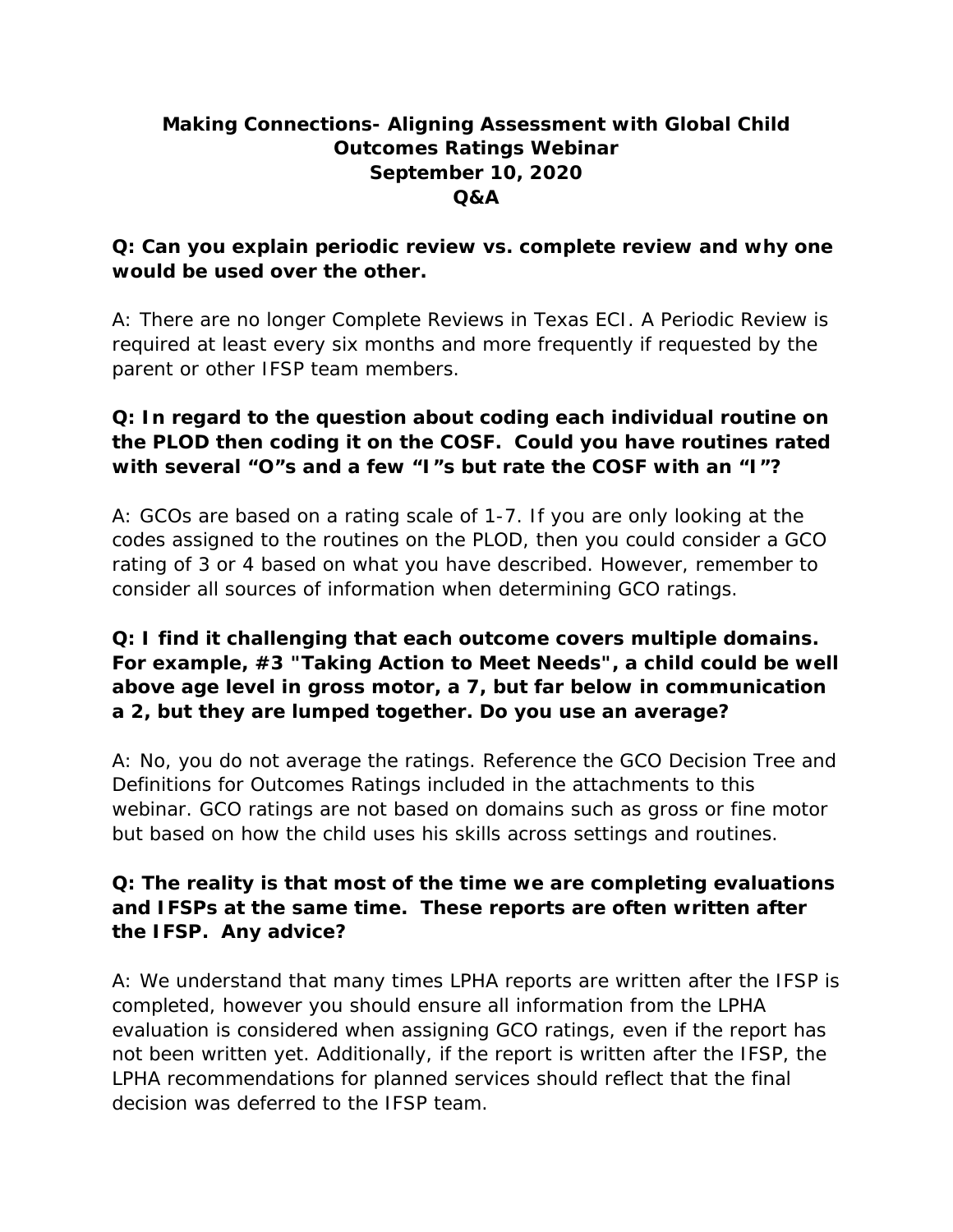### **Q: Is it appropriate for an EIS to make sensory recommendations, more specifically, is this within the scope for an EIS?**

A: According to the EIS Code of Ethics, an EIS must operate only within the boundaries provided by their education, training, and credentials. If the EIS has training, experience, and skills in sensory strategies, then they can make these recommendations to meet a child's identified need. Of course, the EIS should share and consult with other team members as needed.

### **Q: Please discuss how a routine can be coded as a strength and need. Although the child is not exhibiting age appropriate skills, the child has made significant gains, specifically at an Annual.**

A: Routines encompass multiple skills and a child may have a strength in one but not the others. For example, a child may have a difficult time sitting upright without assistance; however, enjoys playing in the water during bath time. A parent can use this routine to build on the child's strength of enjoying bath time to work on independent sitting (the need).

**Q: I know the IFSP codes relate to the child's functioning in routines and there are times when multiple global child outcome rating areas are within the same routine. Would it be permissible to code a routine with 2 codes to acknowledge that while some skills are age appropriate, some may not be age appropriate or do we just look at the functioning within the routine only and not also based on the global outcomes rating areas?**

A: There should only be one code assigned to each routine and it should be based on the description documented. GCO ratings do not influence the determination of functional ability codes. Remember, the functional ability codes are a source of information used when assigning GCO ratings.

### **Q: Going back to the LPHA supervising that the services are adequate for the IFSP, are they supposed to be recommending how much SST a child should get or is that for the EIS to recommend then discuss with the team?**

A: Like any team member, the EIS makes recommendations for their services based on the child and family's needs and their expertise and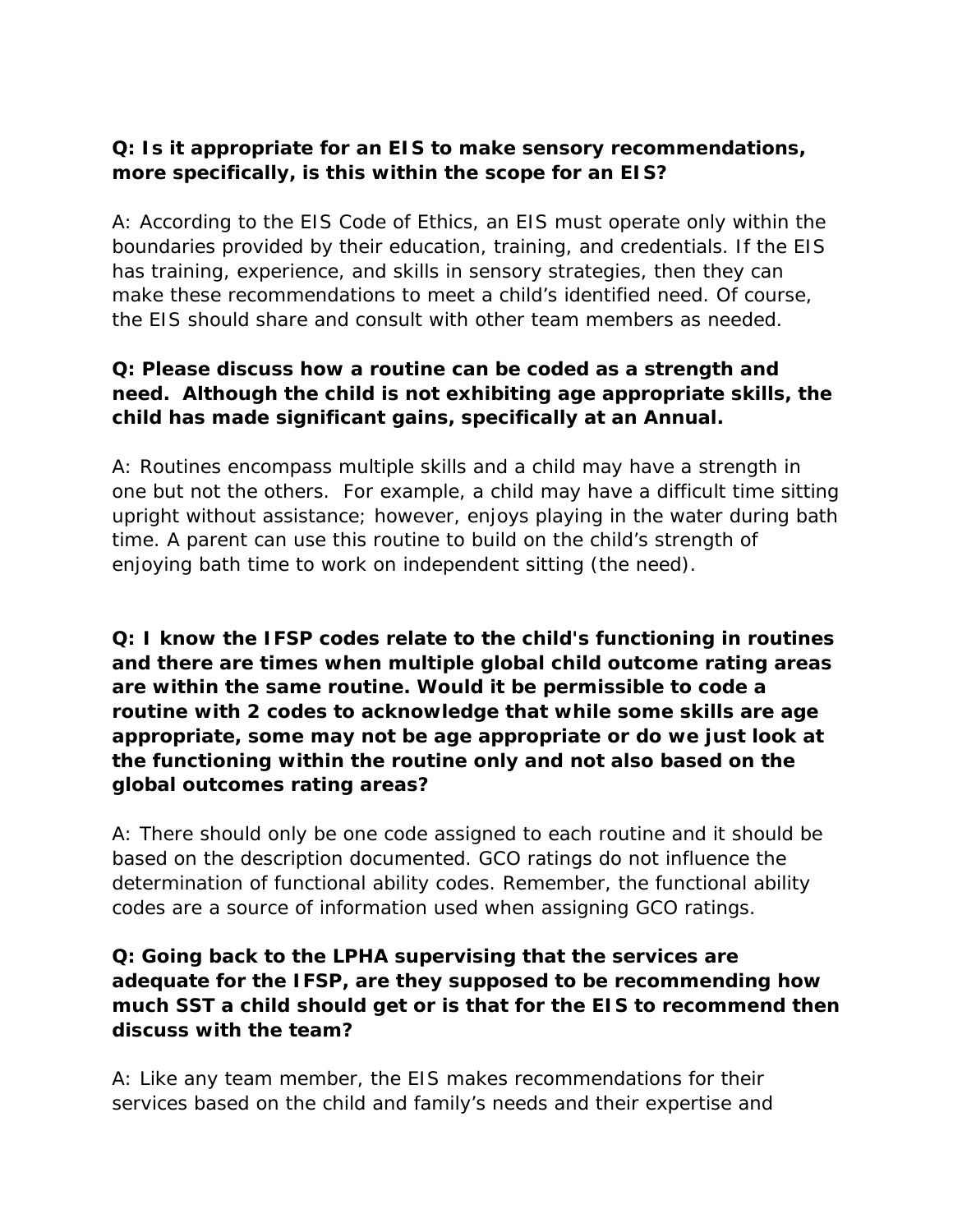judgement. The final determination of services is deferred to the IFSP team which includes the family.

# **Q: Would a functional ability coding of "I" correspond to a COSF rating of 2/3?**

A: Although GCO ratings are based on multiple sources of information, a rating of 2 would indicate a child occasionally uses immediate foundational skills across settings and situations. More functioning reflects skills that are not immediate foundational than are immediate foundational. A rating of 3 indicates a child uses immediate foundational skills most or all of the time, across settings and situations.

# **Q: Do you recommend having a team meeting after the IFSP to agree on coding?**

A: No. Per 40 TAC §108.1015(a), the IFSP must be developed by the IFSP team, which includes the parent, and must include the child's functional abilities identified with codes for establishing the child outcome ratings.

## **Q: Should the percentage of delay be equivalent to the frequency of therapy? For example, if a child has 80% delay in communication, would it be appropriate to have ST 4 times a month without SST, or have ST twice a month and SST twice a month?**

A: No, a child's planned services should be based on the child and family's individual needs and strengths following the completion of the IFSP with the team.

# **Q: Do the Global Child Outcomes need to be completed by the EIS/SC, or can another team member (OT, SLP, PT) complete it with input from the team?**

A: Per 40 TAC §108.1307(c) an interdisciplinary team of at least two members must agree on the child outcome ratings for each enrolled child at entry, annual evaluation, and exit.

### **Q: Some caregivers are very overwhelmed and may benefit from some type of counseling. What type of services can ECI provide to help in these types of situations?**